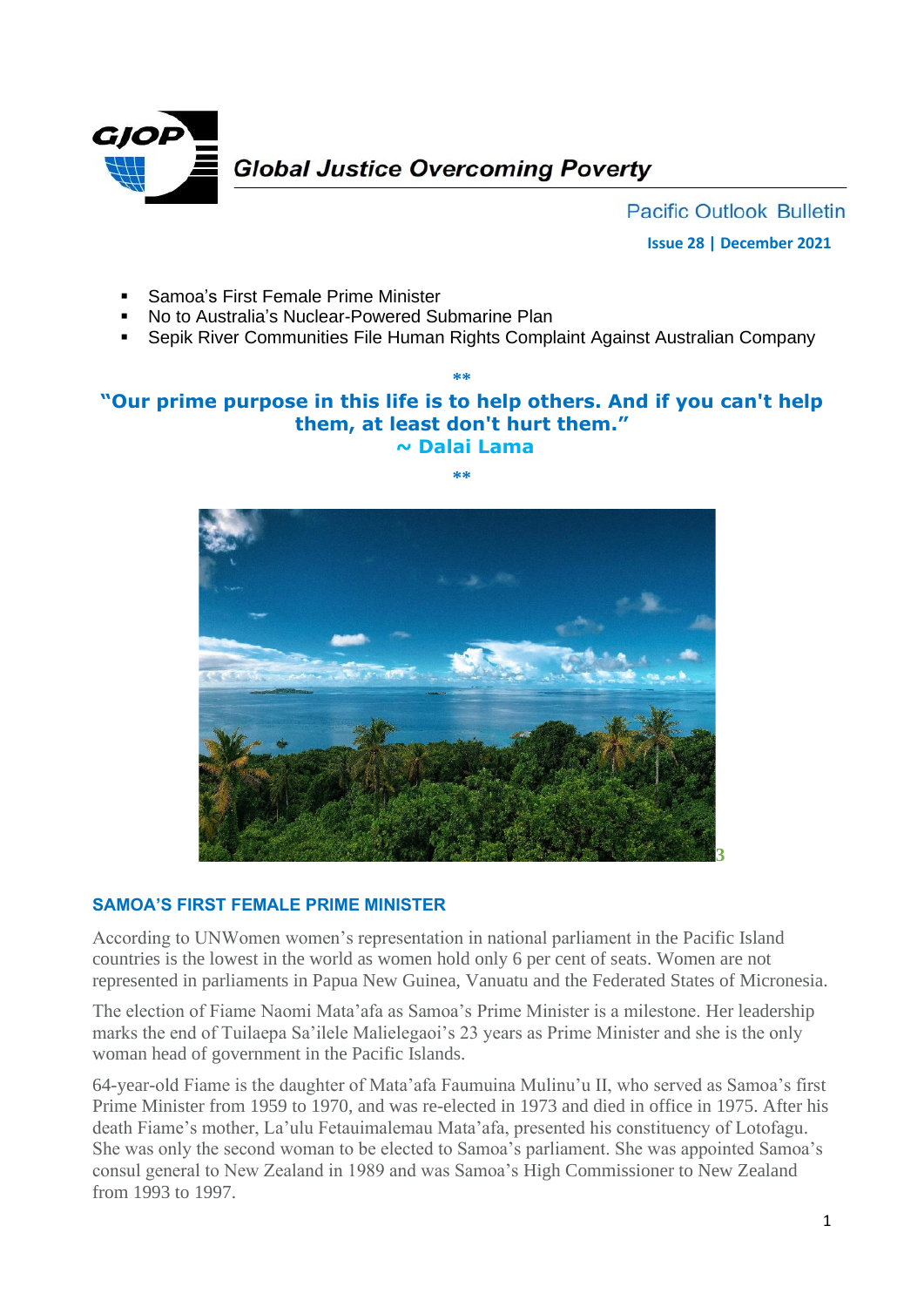From age 11 Fiame attended Marsden College in Wellington, and then she studied political science at Victoria University. She was 18 when her father died and she was given his chief title and became leader of her *matai* (clan). In 1985 she won her parents' former parliamentary seat of Lotofagu.

Under former Prime Minister Tofilau in 1991 she became Samoa's first female cabinet minister holding various portfolios. In 2016 she was appointed Tuilaepa's deputy prime minister.

She resigned in September 2020 in protest at Tuilaepa's controversial "three bills" which gave the Lands and Titles Court additional powers over the bestowal of lands and titles within families and villages and undermined judicial independence and the rule of law. The bills led to widespread protests and the formation of the Fa'atuatua I le Atua Samoa ua Tasi (FAST Party) which Fiame joined as leader in March 2021.

Samoa's April 2021 election results were a dead heat – 25 seats for HRPP (Human Rights Protection Party) which had governed for nearly 40 years and 25 for the new FAST Party. An independent candidate then sided with FAST giving Fiame and her party a tiny majority. But Tuilaepa refused to accept his loss. Both parties said a coup had taken place and there were dozens of court challenges.

At one stage the election commission noted that only 9.8% of MPs were women, which was below the 10% quota and appointed a female MP from HRPP. The court of appeal revised the election commission's decision to create an extra MP and on 23 July declared Fiame the winner. Then the head of state, who usually presides over the swearing-in ceremony disappeared to a remote village, so the FAST Party held its own ceremony in a tent outside Parliament. Tuilaepa refused to recognised Fiame's appointment and called her swearing-in an act of treason.

When parliament reconvened in September, five months after the election, the new FAST government faced no opposition, because the Speaker refused to allow HRPP members to attend parliament due to their continued refusal to accept the election result. However, the supreme court ruled in favour of HRPP saying that the Speaker was obligated to swear in parliament's elected members. After the opposition MPs were finally sworn in Fiame and the former prime minister embraced.

*Sources: 'The 'gals' behind Samoa's first woman PM' by Megha Mohan and Yousef Eldin, BBC 100 Women 8 December 2021; 'Samoa's first female leader has made history – she faces a challenging future at home and abroad' by Patricia O'Brien, The Conversation 28 July 2021; 'Samoa's First Female-Led Government Sits, But Opposition Barred' by Grant Wyeth, The Diplomat, 15 September 2021.*

**\*\***

## **NO TO AUSTRALIA'S NUCLEAR-POWERED SUBMARINE PLAN**

The February 2021 GJOP Pacific Bulletin, Issue 23, looked at the South Pacific Nuclear Free Zone (SPNFZ) Treaty 35 years after it was first signed in 1985. The Treaty has 13 state parties: Australia, Cook Island, Fiji, Kiribati, Nauru, New Zealand, Niue, Papua New Guinea, Samoa, Solomon Islands, Tong, Tuvalu and Vanuatu. These parties have committed never to develop nuclear weapons, or to test them in their territories, and the treaty has contributed to the elimination of nuclear weapons in the Pacific. Ten of the state parties have also ratified the UN Treaty on the Prohibition of Nuclear Weapons (TPNW) which came into force on 22 January 2021. But TPNW is not supported by Australia or the world's nine nuclear-armed states, which include China, the United States and United Kingdom.

But in mid-September this year the United States, United Kingdom, and Australia announced a new defence alliance (AUKUS) under which America and Britain will help Australia deploy nuclear-powered submarines in the Pacific region.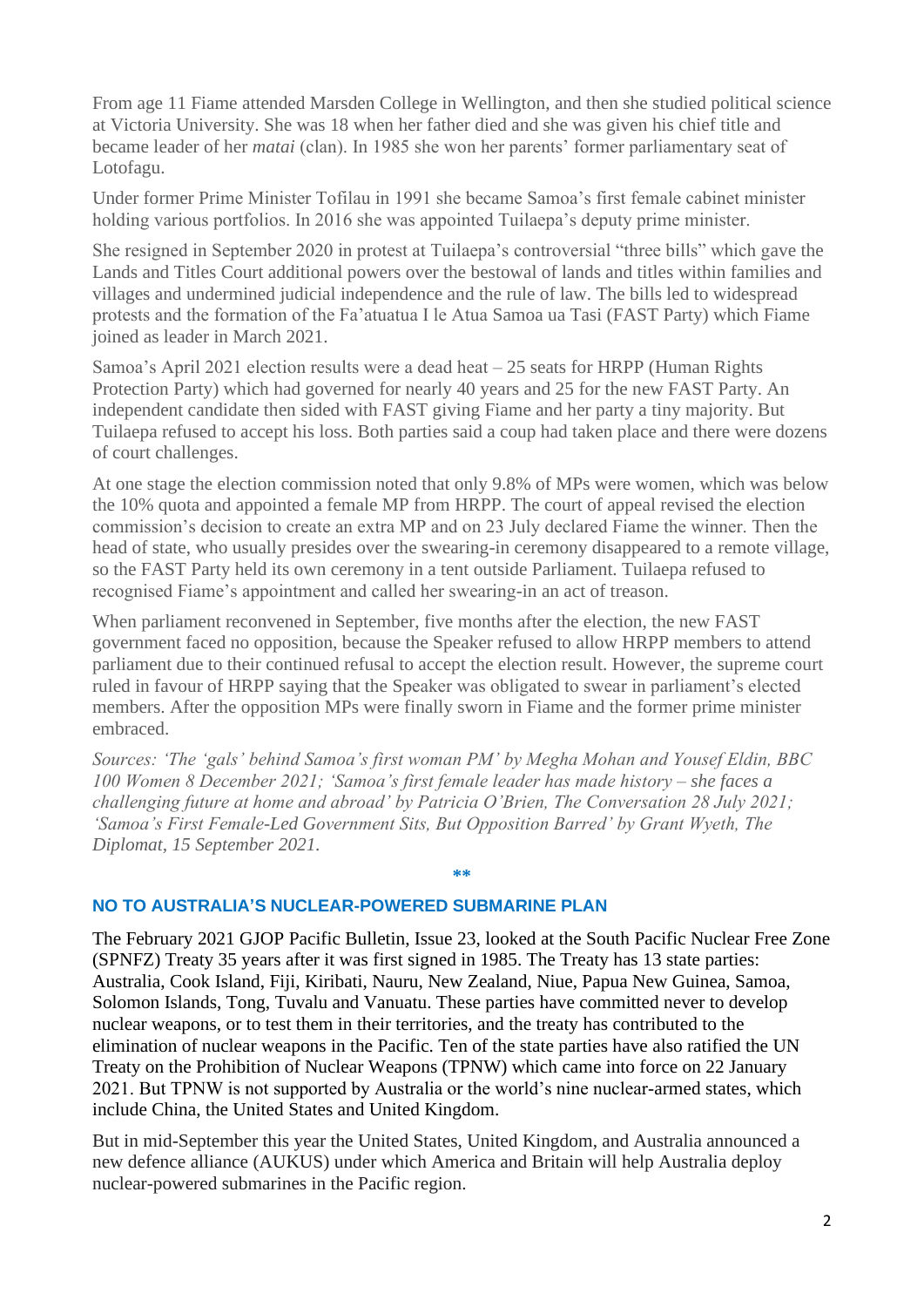The International Campaign to Abolish Nuclear Weapons (ICAN) was awarded the 2017 Nobel Peace Prize for its work to draw attention to the catastrophic humanitarian consequences of any use of nuclear weapons. ICAN has major concerns regarding the Australian Government's proposed acquisition of nuclear submarines through the AUKUS partnership. While Prime Minister Scott Morrison has claimed that Australia is not seeking to establish a nuclear weapons program, ICAN urges the Australian government to give enduring effect to this assurance by signing and ratifying the UN Treaty on the Prohibition of Nuclear Weapons.

It is unprecedented for a non-nuclear armed nation to acquire nuclear-powered submarines. UK and US submarines use highly-enriched uranium, to 93-97%, which can be directly used in nuclear weapons. The deal would require Australia to be the first to exploit a loophole in the nuclear Non-Proliferation Treaty (NPT). Former Head of Verification at the International Atomic Energy Agency (IAEA), Tariq Rauf, says: Australia's acquisition of SSNs [nuclear-powered attack submarines] could open a Pandora's Box of proliferation with non-nuclear-weapon States such as Argentina, Brazil, Canada, Iran, Japan, Saudi Arabia and South Korea also acquiring nuclearpowered submarines and keeping nuclear fuel (both low and highly-enriched uranium) outside the scope of IAEA safeguards.

ICAN believes Australia should focus on reducing tensions and risks of armed conflict, seeking cooperation with all nations to address urgent shared global challenges. Further, Australia should not legitimise or involve itself in the warfighting strategies of nuclear-armed states. The US, Britain and China are investing massively in nuclear weapons modernisation, refusing to abide by their NPT obligations to pursue nuclear disarmament. The UK has recently decided to increase its nuclear weapons cap by 40%, in contravention of the NPT.

AUKUS plans include arming the proposed submarines with Tomahawk cruise missiles, which can carry either conventional or nuclear warheads, and increased stationing and visits of US/UK military forces in Australia. The stationing of any nuclear weapons in Australia is prohibited under the South Pacific Nuclear Free Zone (Rarotonga) Treaty. Australia must never host another state's nuclear weapons and should end rather than increase its role in assisting possible use or threat of use of nuclear weapons.

The General Secretary of the Pacific Conference of Churches, James Bhagwan, said AUKUS's plans were a serious concern for a region still dealing with the fallout from nuclear testing. He said that the current chair of Pacific Islands Forum, the prime minister of Fiji (Frank Bainimarama) recently reiterated "that we want a blue Pacific that is nuclear free. It's at the heart of Pacific regionalism…this is something that government, civil society, churches have all been very adamant against, to keep our Pacific nuclear-free. We are still dealing with the fallout from nuclear testing." The Pacific Islands Forum continues to protest about Japan's plans to dump treated nuclear waste water into the ocean from the Fukushima power plant, that was damaged in an earthquake and tsunami ten years ago.

The 18-month "consultation period" should explore measures that reduce the risk of armed conflict and nuclear war; and ensure that Australia's obligations under the NPT and Rarotonga Treaty are reinforced. The most effective way to do this is for the Australian government to sign and ratify the UN Treaty on the Prohibition of Nuclear Weapons.

*Sources: Briefing note: Nuclear-powered submarines, October 2021, ICAN Australia; Australian nuclear-powered submarine deal raises concerns in the region, strikes at heart of Pacific regionalism by [Pita Ligaiula,](https://pina.com.fj/author/pita/) 17 September 2021, PINA Pacific News Service.*